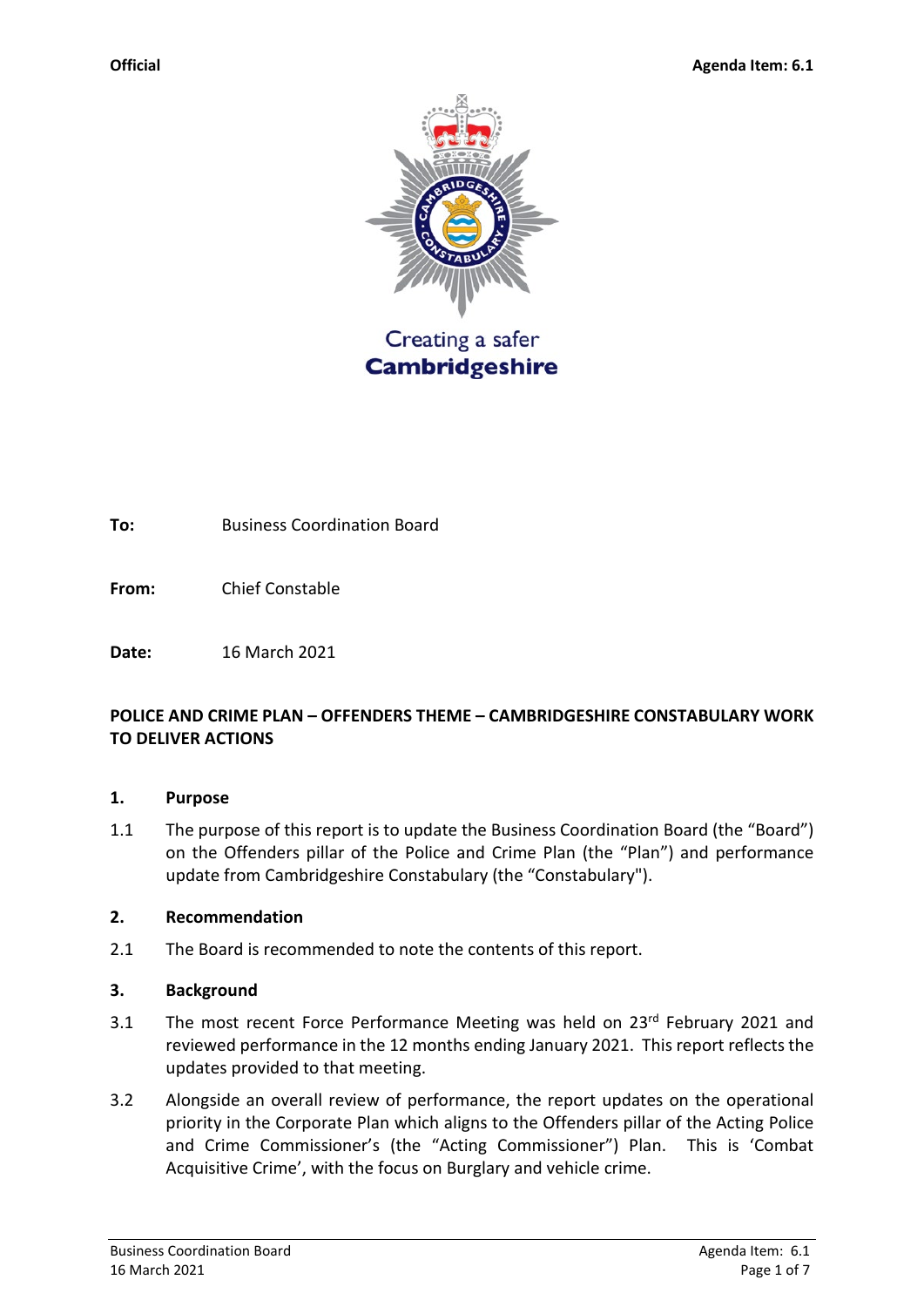- 3.3 'Increase public satisfaction' is a second operational priority monitored this month as per the forward agenda plan. Updates on public confidence, call handling, initial response and communication with victims will be integrated, where appropriate, into the relevant performance, department and priority updates.
- 3.4 A force wide offender strategy is being developed by Detective Chief Superintendent Greenhalgh, going live April 2021 and with the overall strategic aims: To ensure the Constabulary work towards both pursue and prevention led approaches that are prioritised towards threat, risk, harm & vulnerability. This Strategy seeks to align policing activity by focusing on the interlinked typologies of offenders by creating a hostile environment for criminals to operate in and through early intervention prevent future offending.
- 3.5 Furthermore, it will involve a tiered approach to criminal sanction using post charge and pre-charge disposals and interventions to ensure an informed approach towards offender management.

# **4. Performance Headlines**

- 4.1 There were continued signs that national restrictions contributed to demand suppression in January, with 999 and 101 call volumes both below what would be expected at the time of year. With lower volumes to handle, Grade of Service scores improved.
- 4.2 Incident volumes decreased month on month, though similar to those of January 2020. It is worth noting however, that around 60 of the average 393/day this January were Covid-19 breach reports, so non-Covid related demand was lower this January than in 2020.
- 4.3 The median time to respond to immediate grade incidents remained stable month on month at 17 minutes. Median time to respond improved from 77 to 69 minutes. Importantly, following recent changes to the deployment to Prompt grade Domestic Incidents significant improvement has been made (reduction from 123 mins to 77 minutes in January). Improvements were seen in several other incident types (including Dwelling Burglary, and Serious Sexual Offences). Each District's overall median prompt response time improved, with the exception of Peterborough which remained stable.
- 4.4 Levels of recorded crime continued to trend downwards, with East Cambs the only district whose 12-month total is currently significantly higher than its 2019/20 yearend benchmark. In East Cambs, while the longer term indicator is higher, recorded crime in each of the last 3 months has been lower than the same month last year.
- 4.5 The long-term indicator for Stalking and Harassment offences continues to trend upwards at both Constabulary and area level. The 12 months to January 2021 saw 29.1% more Stalking and Harassment offences recorded than the 2019/20 financial year. January saw the second highest recorded level of Stalking and Harassment offences (658 compared to 685 in July).
- 4.6 While the rate of increase in Cambridgeshire is higher than other forces, the comparative rate of offending per 1000 population remains lower than both national and regional averages.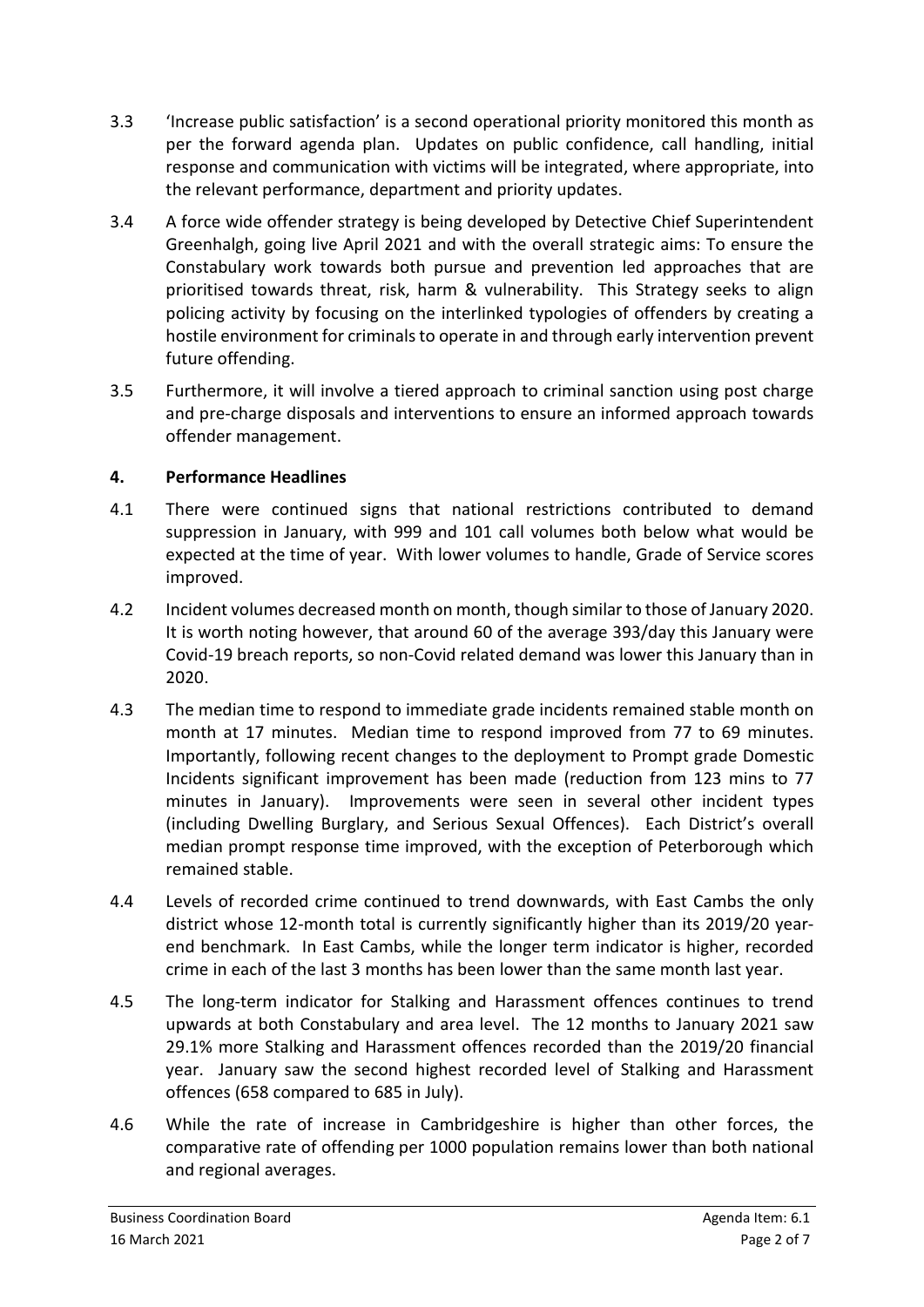- 4.7 Intelligence analysis commissioned to focus on Domestic Abuse will also include analysis of Stalking and Harassment. It is anticipated that this will help to drive our understanding of the harm to victims and how to best safeguard them.
- 4.8 The all crime prosecution possible outcome rate for January rose to 15% relative to 13.6% for December 2020, though lower than 16.5% in January 2020. The rolling 12 month rate remains stable at 13.1%.
- 4.9 Compliance with Victim Care Contracts (VCC) and overdue supervisory reviews both improved month on month in January, both in number and proportion of total. Overall the rate of overdue VCC's improved from 16.5% to 13.9% with improvements seen in a majority of departments, particularly Local North which improved from 18.2% to 10.4% overdue and reduced the number of overdue VCC's by more than half (215 to 107). Local South's rate was stable at 15.0% overdue compared to 15.3% overdue a month earlier, though the number of VCC's overdue did reduce from 220 to 185. Protecting Vulnerable People (PVP) saw variation, with Child Abuse Investigation Safeguarding Unit (CAISU) rate improving but others increased or stable.
- 4.10 Routine Crime Data Integrity audits that revealed some officers have some confusion about whether a crime should be raised if sufficient victim details for person, object, location, event (POLE) data cannot be established. Instruction to officers will reaffirm that if it is believed a crime has occurred, one needs to be raised regardless of how much is known of the victim's details.

### **5. Combat Acquisitive Crime Operational Priority**

| <b>COMBATING ACQUISITIVE CRIME</b>                | <b>Current</b><br><b>Month</b> | $Jan-20$ | $Jan-19$ | $Jan-18$ | Current v 1yr Current v 3yr<br>avg | avg             | Rolling 12<br>months | <b>Baseline</b> | Perf v<br><b>Benchmark</b> |
|---------------------------------------------------|--------------------------------|----------|----------|----------|------------------------------------|-----------------|----------------------|-----------------|----------------------------|
| All Crime Outcome Rate                            | 15.0%                          | 16.5%    | 11.4%    | 16.5%    | <b>Improved</b>                    | <b>Improved</b> | 13.1%                | 10.8%           | <b>Improved</b>            |
| <b>BURGLARY DWELLING</b><br><b>Recorded Crime</b> | 77                             | 225      | 222      | 264      | Lower                              | Lower           | 1,393                | 2,058           | Lower                      |
| <b>Prosecution Possible Outcome Rate</b>          | 39.0%                          | 12.4%    | 10.8%    | 6.1%     | <b>Improved</b>                    | <b>Improved</b> | 14.4%                | 11.3%           | <b>Improved</b>            |
| Victim satisfaction (whole experience)            | 95.0%                          | 82.2%    | 77.9%    | 86.7%    | <b>Improved</b>                    | Improved        | 91.0%                | 86.0%           | <b>Improved</b>            |
| THEFT OF MOTOR VEHICLE                            |                                |          |          |          |                                    |                 |                      |                 |                            |
| <b>Recorded Crime</b>                             | 56                             | 98       | 118      | 95       | Lower                              | Lower           | 981                  | 1,145           | Lower                      |
| <b>Prosecution Possible Outcome Rate</b>          | 5.4%                           | 18.4%    | 5.1%     | 7.4%     | <b>Deteriorated Deteriorated</b>   |                 | 7.5%                 | 7.2%            | Comparable                 |

### **5.1 Dwelling Burglary**

- 5.1.1 Recognising the successes of the Combat Acquisitive crime plan, it is also clear that the third Covid-19 lockdown in January contributed to the lowest monthly number of Dwelling Burglary incidents since the first lockdown in April.
- 5.1.2 The median time to respond to immediate graded incidents improved from 13 to 10 minutes while prompt grade response performance improved for the fifth consecutive month. The median time to attend dropped to 101 minutes; comparable to 106 minutes in April for a similar number of incidents.
- 5.1.3 Recorded Dwelling Burglary offence numbers continue to decline. January saw 77 dwelling burglary offences; the lowest monthly figure in at least ten years, and 65.8% lower than 225 offences in January 2020. The 12-month total continues to trend increasingly downwards below the year-end benchmark. Both Areas have seen substantial decreases over recent months, South even more so than North.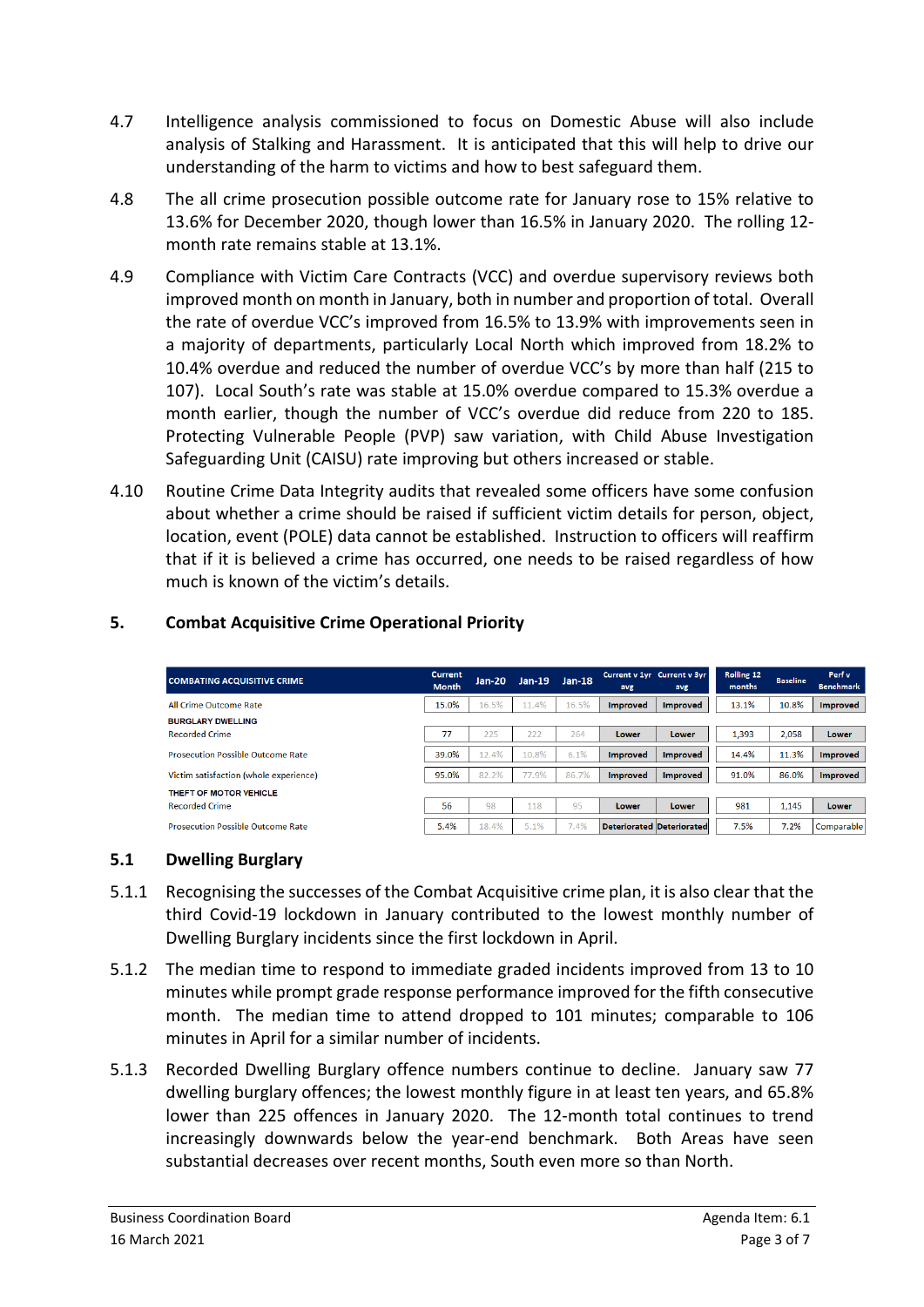- 5.1.4 The discrete month outcome rate for January was 39%; the highest monthly rate in over two years due to the combination of a high number of prosecution possible outcomes (30) and the low number of recorded offences. 23 of the 30 prosecution possible outcomes were from North Area. The rolling 12-month prosecution possible outcome rate increased again month on month to 14.4%, significantly higher than the year-end benchmark. The North Area 12-month rate rose substantially from 13.9% to 17.6% while the South Area rate remains stable around its year-end benchmark, currently at 12.0%.
- 5.1.5 Twelve-month victim satisfaction for Burglary victims increased to 91% (n=531), the highest it has been over the last 12 months. Satisfaction with treatment remains stable at 95.1% (n=531) but scores for each other aspect improved, including follow-up, which remains the lowest scoring aspect but in January reached a recent high of 81% (n=531) following a discrete month rate of 90% (n=40).
- 5.1.6 The Combating Acquisitive Crime (CAC) thematic review notes the low levels of Dwelling Burglary over the most recent lockdown period and strong outcome performance, most notably for Dwelling Burglary in the discrete month of January (as in 3.1.4). For the 12 months to November 2020 Cambridgeshire's national position for Dwelling Burglary outcome rate rose to  $7<sup>th</sup>$  from  $17<sup>th</sup>$  in the previous 12 months.
- 5.1.7 Buddi Tags continue to be used on nominals and these are being incorporated into Police bail. North Area has used these on both Robbery and Burglary nominals. This included the suspects for Op Chartwell who had no further recorded offences recorded against them since they were arrested and had their tags fitted. A bid has gone in to obtain further units so they can be used for acquisitive crime across the force. Tags are also being requested at court as part of court bail conditions, if released. Remand applications are being shared with colleagues, including the Continuous Professional Development Units (CPDU), to allow for sharing of good practice.
- 5.1.8 Information Standards Department (ISD) are in discussion with religious establishments, community groups and food banks to have stocks of the crime prevention packs passed to them to help distribute. At the time of writing 300 of the 900 bronze packs had been provided with ISD confident that distributing the remainder is achievable before the end of lockdown. Gold work products (doors and windows) are on order and refurbishment of an old shed block has now been costed – consultation with around 350 members of the community is leading to improved communication and new Neighbourhood Watch (NHW) schemes and resident involvement. To date 74 Gold properties have been identified. The number of silver packs allocated has been more challenging, though ISD expect to reach 100 by the end of the financial year – when assessing properties for silver packs many have been more suitable for the gold level interventions.
- 5.1.9 Between November 2020 and end of January 2021, Designing Out Crime Officers (DOCO's) responded to 156 planning applications. They also continue to work with Cambridge City Council regarding estate improvement works for old housing stock. This involves removing trade buttons and improvements to doors, windows and access control. It creates opportunities to raise awareness about county lines and exploitation. In Peterborough as part of Op Spotlight they are also involved with locations of cuckooing and county lines to raise awareness with partner agencies.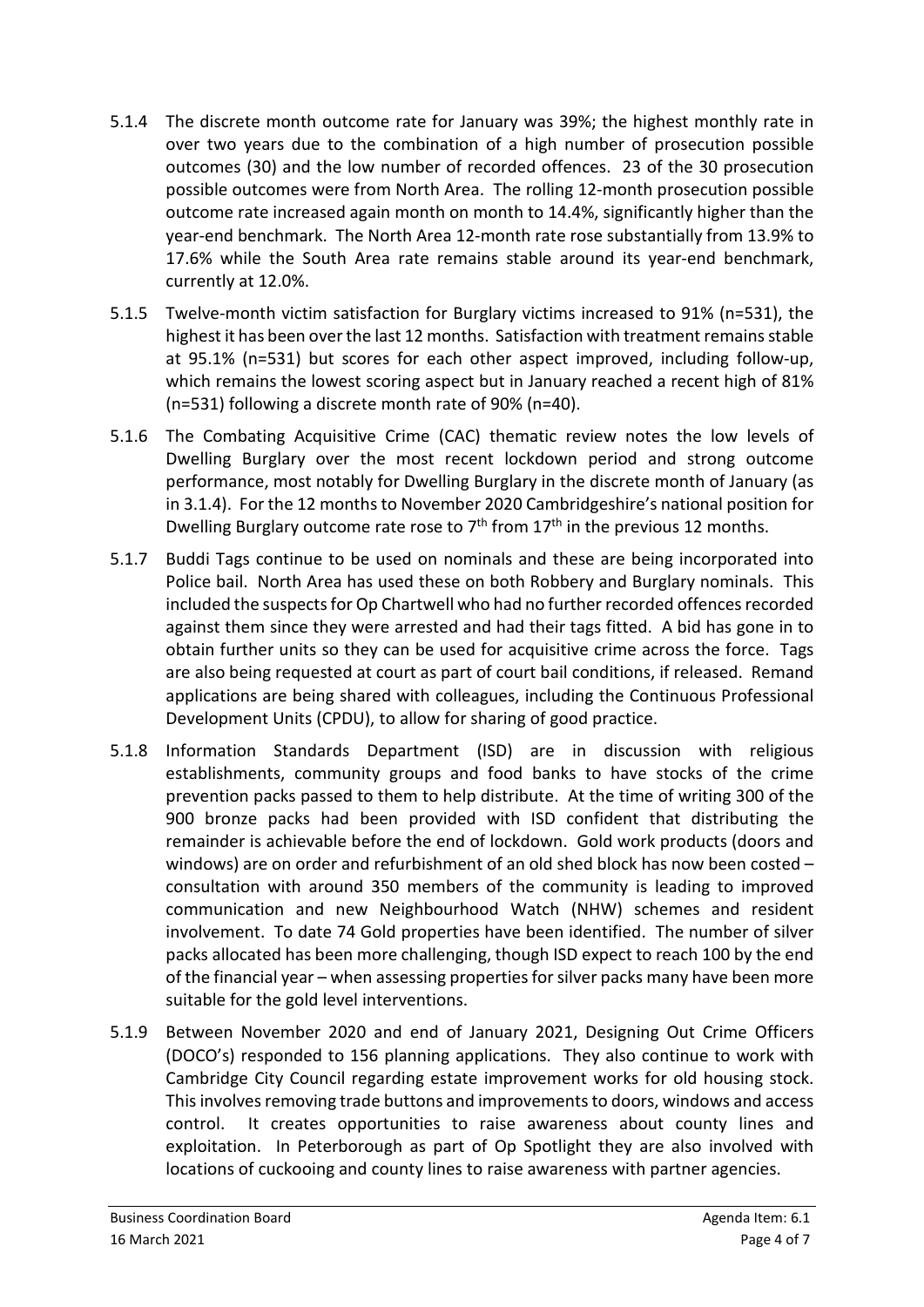- 5.1.10 Op Aware provides a prevention and pursue element to acquisitive crime offenders. Both areas have had a succession of arrests for individual incidents and crime series. The team scan incidents on a daily basis and are quick to act upon available intelligence or fast track actions. They also use this to identify repeat victims. Both teams regularly use the time allowed within the Police and Criminal Evidence Act (PACE) (including extensions) to complete investigations and to get charging results whilst offenders are in custody. The outcome performance above (s5.1.4) shows just how effective they are at producing results. All members of the Acquisitive Crime Team have a good knowledge of not only the Op Aware cohort, but also other known acquisitive crime offenders in the area.
- 5.1.11 Recent innovations include a current 6 month proof of concept trial of 'Tread match' – this is a digital footwear scanner which is being trialled within custody blocks in Cambridgeshire.
- 5.1.12 The Combat Acquisitive Crime thematic review also lists recent convictions for 12 Burglary offenders, with sentences typically custodial, including several of around 2-3 years for Dwelling Burglaries and one for 8+ years for Aggravated Burglary and other offences.

### **5.2 Vehicle Crime**

- 5.2.1 The combined number of vehicle crime offences (271) recorded in January was the lowest monthly figure in over six years. Recorded Theft of Motor Vehicle offence numbers continued to decrease overall; stable on South and decreasing on North Area. Theft from Motor Vehicle offence numbers were also suppressed but varied by Area.
- 5.2.2 The rolling 12-month prosecution possible outcome rate for all vehicle crime has remained stable in recent months at between 3.4% and 3.7%; with the disparity between North and South rates largely explained by differences in the proportion of vehicle crimes filed with allocation and the underlying solvability factors. The rate is at 3.4% as of January, having lost 0.2ppt month on month.
- 5.2.3 The Combating Acquisitive Crime (CAC) thematic review notes the low levels of vehicle taking offences over the most recent lockdown period, but a higher prosecution possible outcome rate for the April 2020 to January 2021 period than for the same period 12 months earlier. For the 12 months to November 2020, Cambridgeshire's national position for theft of motor vehicles improved to  $17<sup>th</sup>$ , up from  $34<sup>th</sup>$  in the previous 12 months.
- 5.2.4 Operation CAMACHO commenced in May 2019 and was set up to tackle all keyless vehicle thefts across Cambridgeshire. It has largely been resourced by Northern officers as they have two dedicated vehicle crime officers that work within the Acquisitive Crime Team (ACT). This has been a positive step and has seen a number of positive results including Op Bethesda.
- 5.2.5 Operation BETHESDA is a keyless vehicle theft conspiracy investigation that spans across 10 counties where vehicles were being brought to a 'chop shop' in Peterborough. In January two suspects were sentenced for conspiracy to steal 26 motor vehicles across the UK to the value of over £1 million.
- 5.2.6 South Area have now dedicated two Officers to manage organised vehicle crime, mirroring the approach taken on North Area.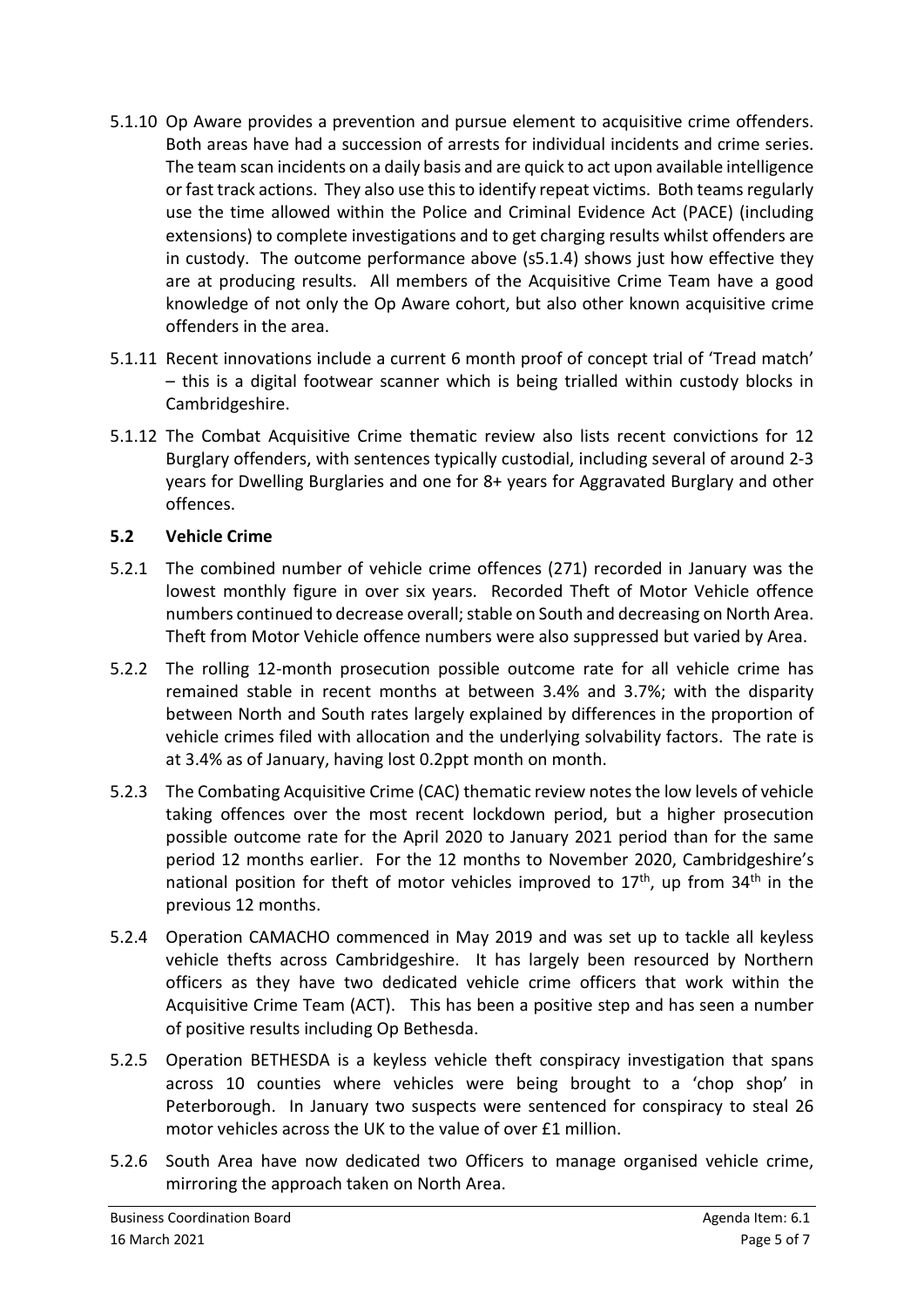5.2.7 The Combat Acquisitive Crime thematic review lists recent convictions for acquisitive offences, including 3 related to Theft of Motor Vehicles; with one suspect sentenced to 4 years for Theft of Motor Vehicles, and two others each sentenced to 4 years and 6 months for conspiracy to steal motor vehicles (Op Bethesda).

| <b>INCREASE PUBLIC SATISFACTION</b>                           | <b>Current</b><br><b>Month</b> | Jan-20 | $Jan-19$ | $Jan-18$ | avg             | Current v 1yr Current v 3yr<br>avg | Rolling 12<br>months | <b>Baseline</b>          | Perf v<br><b>Benchmark</b> |
|---------------------------------------------------------------|--------------------------------|--------|----------|----------|-----------------|------------------------------------|----------------------|--------------------------|----------------------------|
| 999 calls answered within 10 seconds                          | 97.2%                          | 93.9%  | 95.4%    | 96.3%    |                 | Comparable Comparable              | 94.1%                | 92.6%                    | Comparable                 |
| Non-emergency calls answered within 30 seconds                | 88.9%                          | 83.7%  | 90.2%    | 93.1%    |                 | Comparable Comparable              | 86.2%                | 83.3%                    | Comparable                 |
| All immediate grade incidents - median time to respond (mins) | 17                             | 18     | 15       | 16       |                 | Comparable Comparable              |                      | $\overline{\phantom{a}}$ |                            |
| All prompt grade incidents - median time to respond (mins)    | 69                             | 119    | 83       | 72       | <b>Improved</b> | <b>Improved</b>                    |                      | -                        |                            |
| Public Confidence (dealing with local concerns)               | 66.0%                          | 60.8%  | 67.6%    | 62.6%    | <b>Improved</b> | Comparable                         | 63.6%                | 56.4%                    | <b>Improved</b>            |
| Victim satisfaction (whole experience)                        | 86.9%                          | 74.0%  | 73.2%    | 79.8%    | <b>Improved</b> | <b>Improved</b>                    | 82.0%                | 77.2%                    | <b>Improved</b>            |
| Victim and Witness Hub Referral Rate                          | 19.8%                          | 23.5%  | 11.3%    | $\sim$   | Comparable      | ٠                                  | 19.8%                | 20.4%                    | Comparable                 |

## **6. Increase Public Satisfaction Operational Priority**

# **6.1 Public Confidence**

- 6.1.1 The proportion of respondents who agreed the Constabulary was dealing with the things that matter in their local community rose to 63.6% (n=3,411) and has significantly improved compared to the March 2020 baseline (57.7% n=1,583). As a result of smaller sample sizes, monthly confidence rates fluctuate – with confidence in January 66% (n=338).
- 6.1.2 Perception of crime and anti-social behaviour was at a recent low in January, with both the discrete month and the rolling 12-month total of people who believed crime and anti-social behaviour in their area had increased reaching 12 month lows. In January 14.8% (of n=338) people surveyed said they felt crime and anti-social behaviour in their area had increased, while the 12-month total was down to 21.2% (n=3,411). Similarly, public perception of crime and anti-social behaviour showed improvements. The proportion that believed crime and an anti-social behaviour had increased fell to 21.2% (n=3,411) for the 12 months to end of January.

### **6.2 Communication with Victims**

- 6.2.1 86.9% (n=107) of victims of crime surveyed in January were at least fairly satisfied with overall service delivery; the highest discrete monthly rate since March. The rolling 12 month rate continued to trend upwards, increasing to 82.0% (n = 1,330).
- 6.2.2 While follow-up remains the most challenging aspect of service delivery, satisfaction with follow up improved 12 month rate improved by 2ppt to  $71.9\%$  (n=1,330) – the highest it has been in the last 12 months. Other aspects continue to be scored higher, and each also saw improvements.

### **7. Recommendation**

7.1 The Board is recommended to note the contents of this report.